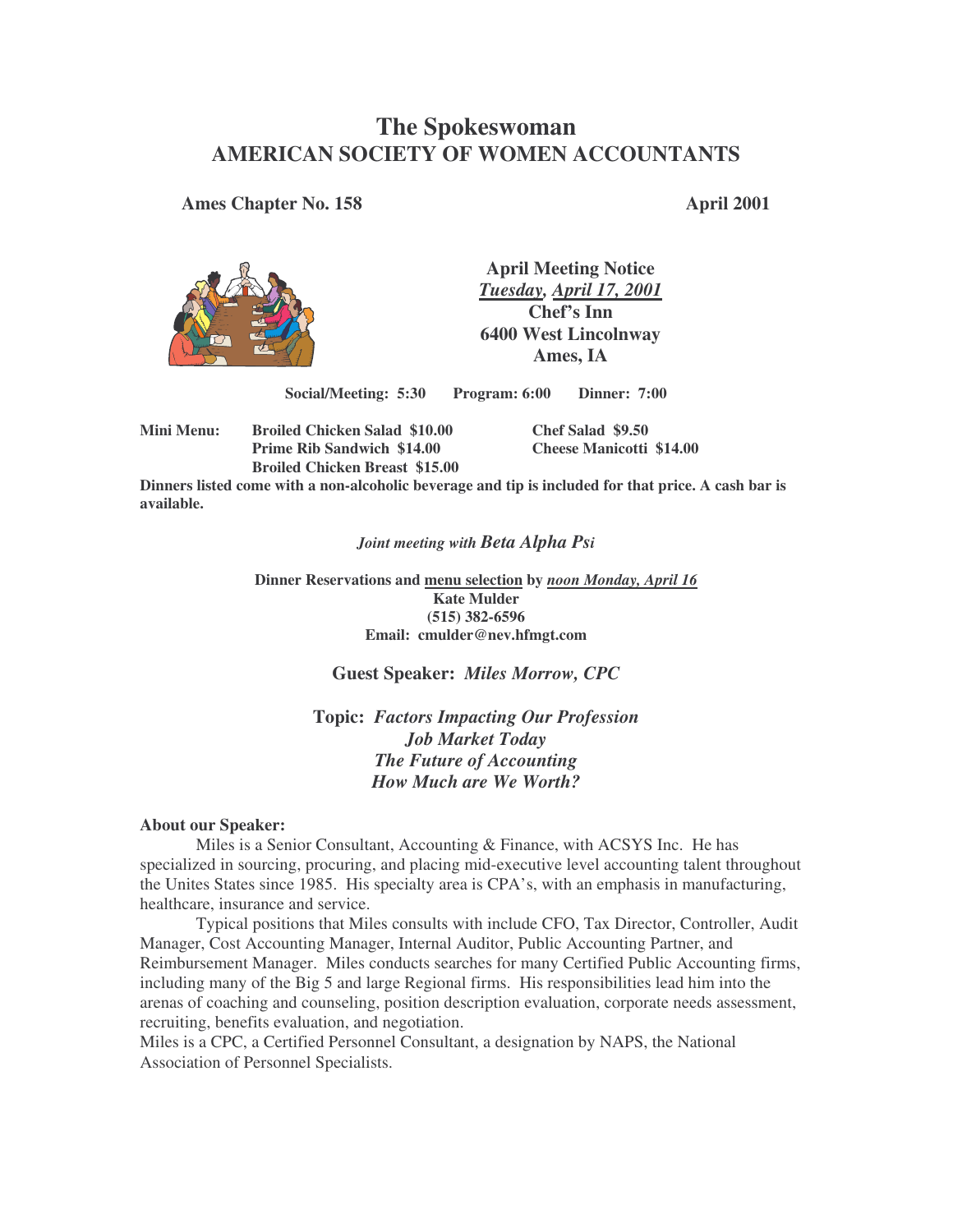

### **President's Message**

Cyndie Jeffrey did a great job last month of discussing the challenges that faces our industry with mergers and acquisitions. As accounting strives to better serve users of financial statements many issues arise. On the surface there may seem to be straightforward answers. But as we look at how it affects different decisions and different kinds and sizes of companies, the answers are more difficult to come by.

We can no longer say accounting is a career that is stable; that the rules are set and we know what should be done. Accounting is definitely a dynamic, growing, changing field that each of us uses our skills and knowledge to provide valuable information. As stated in the CPA Vision: "CPA's... Making sense of a changing and complex world." Well said.

Quote of the month:

"The ideal workplace is where each employee can answer yes to:

- 1. Were you treated with dignity and respect today?
- 2. Were you given the tools needed to make a contribution that gives meaning to your life? and if so,
- 3. Did someone notice that you did?

Treasury Secretary Paul O'Neill Wall Street Journal 3/2/01

Look forward to seeing you Tuesday

Brenda

## Proposed Slate of Officers  $2001 - 2002$

| President      | Jan Duffy                                                   |  |  |  |
|----------------|-------------------------------------------------------------|--|--|--|
| Vice-President | Margaret Munson                                             |  |  |  |
| Secretary      | Jennifer Ketchum                                            |  |  |  |
| Treasurer      | Elisa Gibson                                                |  |  |  |
| Program        | Theresa Samson                                              |  |  |  |
| Membership     | Penny Strum                                                 |  |  |  |
| Bulletin       | Pat Jenkins                                                 |  |  |  |
| Scholarship    | Elisa Gibson<br>Nancy Campbell<br>To be determined<br>later |  |  |  |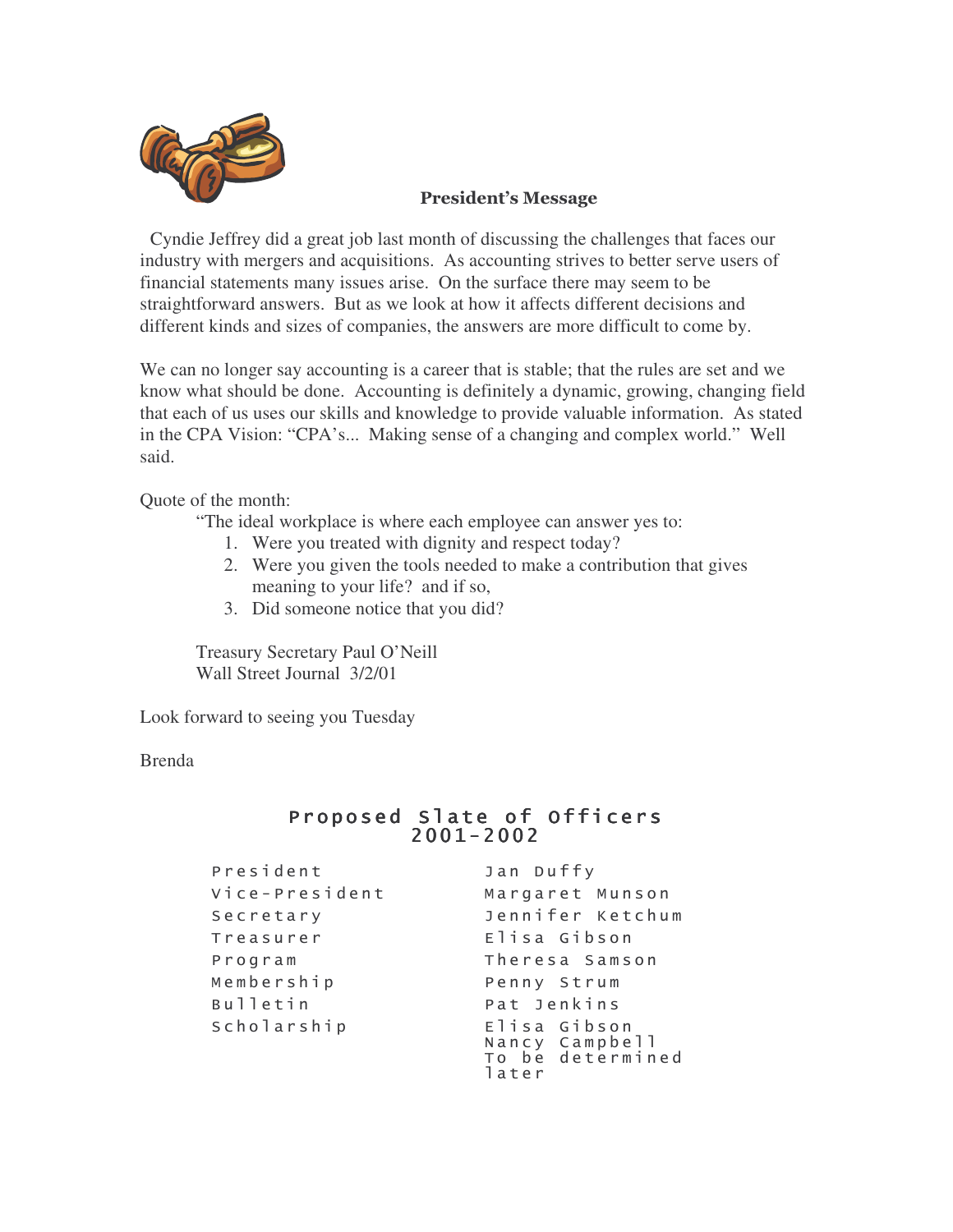#### **American Society of Women Accountants** Ames Chapter #158 Membership Meeting March 21, 2001

- **Call to Order:** The March 2001 membership meeting of the Ames Chapter #158 was called to order by President Brenda O'Neall-Smith at Chef's Inn in Ames on Wednesday, March 21 at 7:30. Those in attendance were Jan Duffy, Elisa Gibson, Karen Jacobson, Pat Jenkins, Jennifer Ketchum, Marti Landers, Kate Mulder, Margaret Munson, Theresa Samson, Kathy Strum, and Penny Strum. A quorum was present.
- **Minutes:** Motion made by Karen Jacobson and seconded by Marti Landers that the February 2001 minutes be approved as printed in the bulletin. Motion carried.
- **Treasurer's Report:** Treasurer's report presented by Marti Landers was accepted and placed on file for review.

#### **Committee Reports:**

- **Bulletin:** No committee report. Deadline for items for the next bulletin is one week before the next meeting.
- **Membership:** Penny Strum reported that National is holding a special on membership dues for new members, with payment of the annual dues amount covering the remainder of this society year and all of next.
- **Program:** Kate Mulder reported that the April meeting will be a joint meeting with Beta Alpha Psi, at Chef's Inn on Tuesday, April 17. There will be a limited menu and Beta Alpha Psi members will be attending as guests of the chapter and its members. Members may contribute to buying dinner for our Beta Alpha Psi guests. A motion was made by Jan Duffy and seconded by Karen Jacobson that any funds collected more than what is needed for dinner for the guests should go to the Chapter scholarship fund. Motion carried. The membership voted last month to make up any shortfall out of the Chapter treasury.
- Miles Morrow will be the speaker at the April meeting. Gary Maydew will speak at the May meeting, and Barb Ettleson will speak in June.

**Scholarship:** The deadline for scholarship applications is March 31, 2001.

- **Nominating Committee:** The nominating committee placed before the membership the following slate of officers: President – Jan Duffy; Vice President – Margaret Munson; Treasurer – Elisa Gibson; Secretary – Jennifer Ketchum; Bulletin – Pat Jenkins; Program – Theresa Sampson; Membership – Penny Strum. The scholarship committee will be Elisa Gibson, Nancy Campbell, and a member to be determined.
- **South Central Area Conference in Kansas City:** The conference will be held June 1-3, 2001. The National Board will be installed at this conference. Members are encouraged to attend.

**Networking Lunch:** Jan Duffy will send out notices about networking lunches.

#### **Old Business:**

**Chapter Award:** Jan Duffy will report to the members next month about establishing a Chapter Award.

**New Business:** None

**Adjournment:** Motion made by Kate Mulder and seconded by Kathy Strum that the meeting be adjourned. Motion carried. The meeting was adjourned at 7:45 pm.

Respectfully submitted, Margaret Munson **Secretary**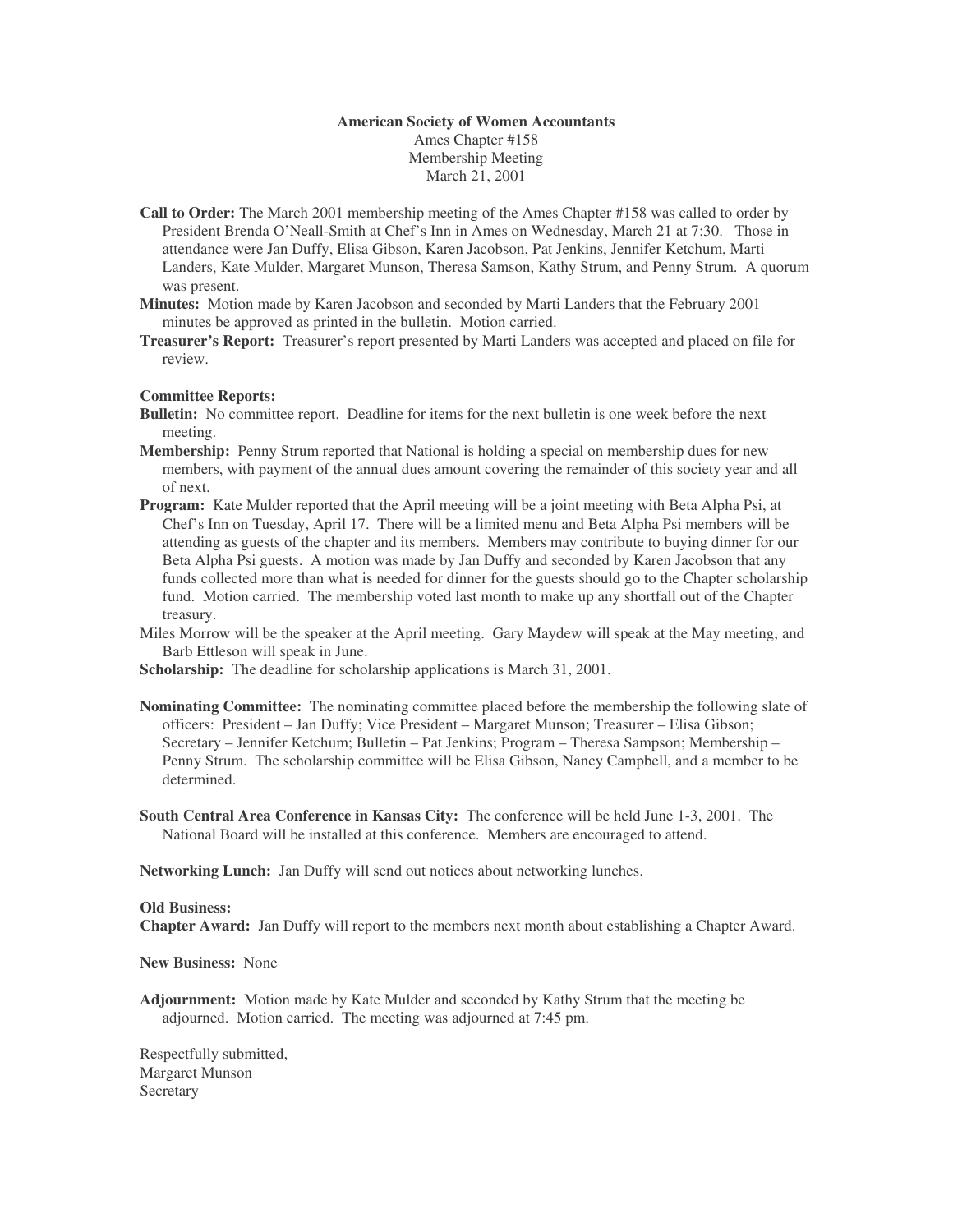# **Upcoming Programs**

| <b>Month</b> | <b>Speaker</b>       | <b>Topic</b>                                                                                               |  |
|--------------|----------------------|------------------------------------------------------------------------------------------------------------|--|
| April        | Miles Morrow         | Factors Impacting Our Profession<br>Job Market Today<br>The Future of Accounting<br>How Much are We Worth? |  |
| May          | <b>Tihira Hira</b>   | Social Issues of Gambling                                                                                  |  |
| June         | <b>Barb Ettleson</b> | Anger Analysis                                                                                             |  |

## **Reminder from the Bulletin Chair!**

**Please let me know of any items of interest about our members, new jobs, etc. I would like to include them in the bulletin. Also, let me know if any updates needed for our membership list. I will publish an updated list in the each bulletin.**

> **THANK YOU, Cindy Sippel, Bulletin Chair**

### **New E-mail Address**

Laura Farney has a new e-mail address - lauraf@bsfcpa.com. Her old e-mail address will soon be discontinued.